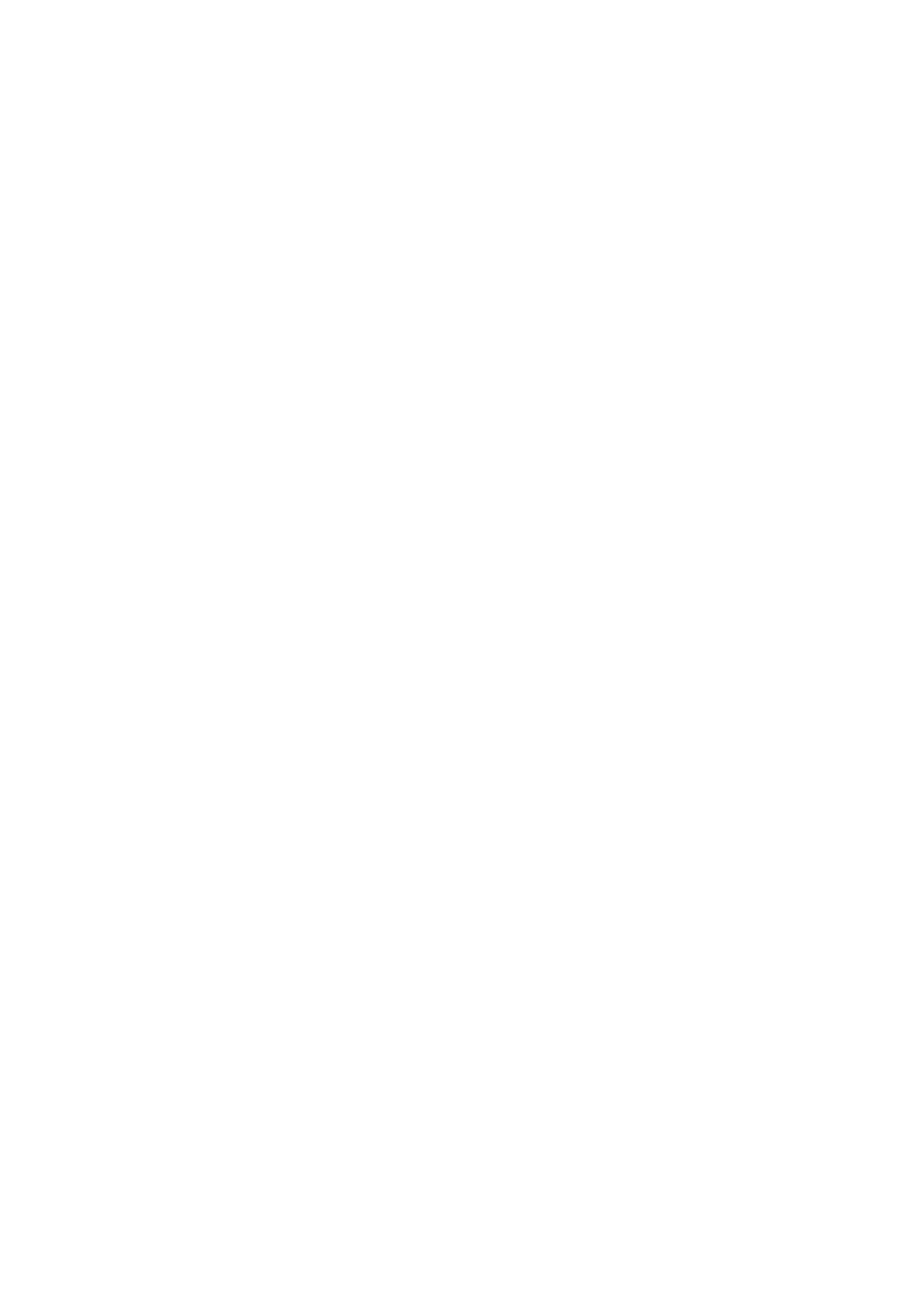

## **POLICY: PLANNED AND CYCLICAL MAINTENANCE AND SERVICE CONTRACTS**

All reference to 'we', 'our' or 'us' in this Policy should be read as meaning Sandbourne Housing Association.

#### **1. Purpose and aim of the Policy**

- 1.1 This document sets out our policy in relation to planned and cyclical maintenance and service contracts. These types of maintenance are pro-active as opposed to normally responding to residents' repair requests.
- 1.2 Planned maintenance includes major repair work such as electrical rewiring, heating upgrades, and kitchen and bathroom refurbishment.
- 1.3 Cyclical works refers to the redecoration of external areas and internal communal areas.
- 1.4 Service contracts include the servicing of heating installations and other engineering services, testing of smoke detectors and electrical equipment supplied by us, lifts, emergency lighting, fire fighting equipment, alarms and door entry systems.

#### **2. Planned and cyclical maintenance**

- 2.1 The aims of planned and cyclical maintenance are as follows:
- 2.1.1 To provide good quality accommodation for residents
- 2.1.2 To maintain the value of our property assets
- 2.1.3 To ensure that, as a minimum, our properties comply with the Decent Homes Standard
- 2.1.4 To use resources efficiently
- 2.1.5 To involve residents, when we consider it reasonable to do so, in considering prioritising works to be included in the overall programme and to enable residents to exercise reasonable choice in relation to the detailed specification, where possible
- 2.1.6 To achieve value for money for the tax payer and business.
- 2.2 We use a range of information to develop the programme, such as:
- 2.2.1 Regular stock condition surveys including energy efficiency ratings of stock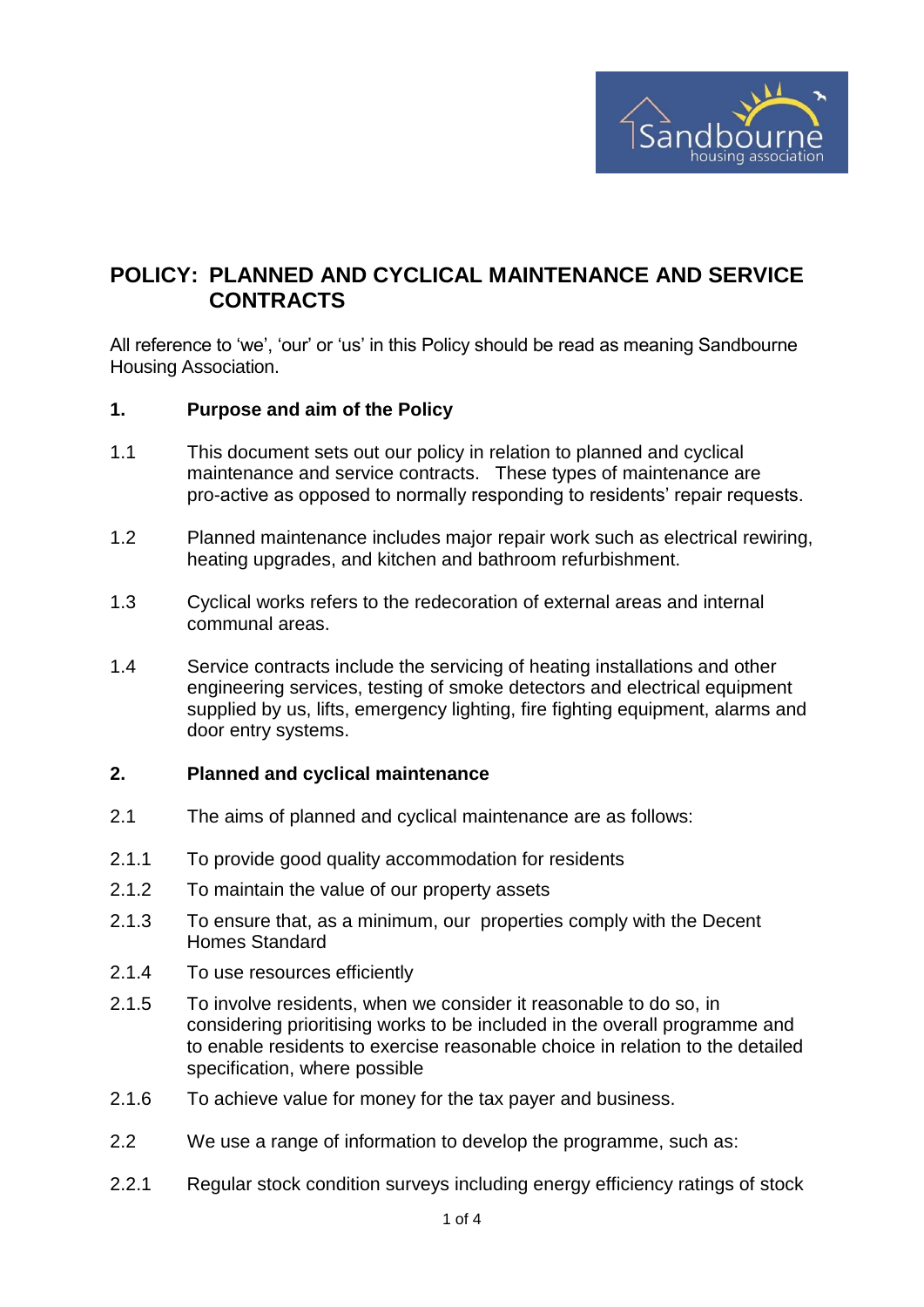- 2.2.2 Analysis of reactive maintenance demand
- 2.2.3 Analysis of the life performance of materials and components
- 2.2.4 Residents views which are gained in a variety of ways which may include site surveys, satisfaction surveys, newsletters
- 2.2.5 Information from our staff
- 2.2.6 The cost of the proposed works in relation to the continued demand for and financial viability of the property within an asset management framework.
- 2.3 The programme is devised by us and normally approved by the Board and may involve residents and resident liaison.
- 2.4 Once the programme has been agreed it will be made available to residents, on request, and may be publicised including in the residents' newsletter, on residents' notice boards and on our website.
- 2.5 Residents whose properties are included in the programme may be consulted at set times prior to the commencement of contracts. This consultation process may include obtaining resident choices in relation to certain aspects of the work, for example kitchen units, worktops, and tiles. Residents will also be asked if they have any special requirements before the work commences. Residents are given appropriate notice of when works will start on their property.
- 2.6 During the contract we will make every effort to minimise disruption and inconvenience for residents. Residents are also able to raise any issues with us and we will aim to resolve these as quickly as possible with the contractor.
- 2.7 Work will normally only be carried out during our working hours/days.
- 2.8 Once the works are completed, residents may be invited to complete a satisfaction survey. Comments made (both positive and negative) will be used to inform the delivery of our programmes.

#### **3. Service contracts**

- 3.1 The aims of service contracts are as follows:
- 3.1.1 To ensure both regular servicing is undertaken and a responsive repairs service is provided
- 3.1.2 To a provide value for money service for the tax payer, business and residents
- 3.1.3 To protect the health and safety of our residents, staff and agents
- 3.1.4 To provide an efficient and timely service to residents
- 3.1.5 To service items within any statutory or regulatory requirements.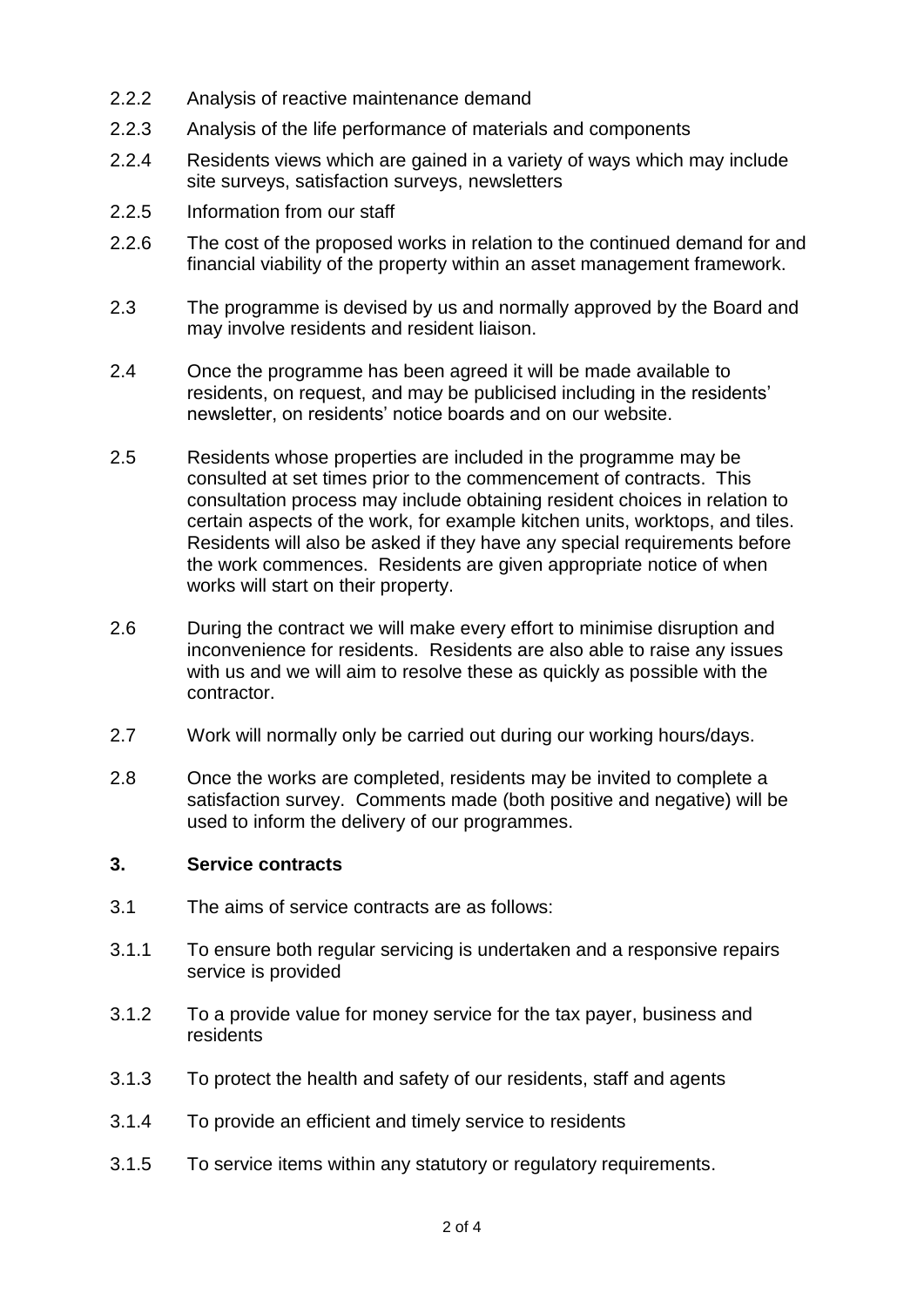## **4. Procurement and supervising planned, cyclical and service contracts**

4.1 Contractors are selected in line with our procurement procedures. Contracts are supervised in relation to the quality of work, the progress of the contract and the working methods of contractors in accordance with our procedures.

#### **5. Monitoring**

5.1 Regular progress meetings are held to monitor progress against the published programme and address any issues that arise. All management information is discussed with the individual contractors at operational meetings.

#### **6. Performance measurement**

6.1 Performance against targets and budget for planned maintenance, cyclical and service contracts, which are reported to the Board.

## **7. Equality diversity implications**

7.1 It is recognised that works may need to be reasonably adjusted to meet the needs of individuals, for example those with a disability.

#### **8. Resident participation implications**

8.1 Residents may be involved in devising the overall programme for planned maintenance. Residents are also consulted on aspects of the work to their own properties.

#### **9. Legal implications**

9.1 This Policy will ensure that our obligations are met in maintaining our properties and servicing appliances.

#### **10. Financial obligations**

- 10.1 The policy recognises that a planned maintenance, cyclical maintenance and service contracts budget will be required to implement and support this policy.
- 10.2 The cost of the proposed works in relation to the continued financial viability and asset management implications of any property will be considered when developing the programme.
- 10.3 The programme will be approved by the Board.

#### **11. Health and safety implications**

11.1 We have a Health and Safety Policy and will ensure it is applied where it impacts on planned and cyclical works and service contracts.